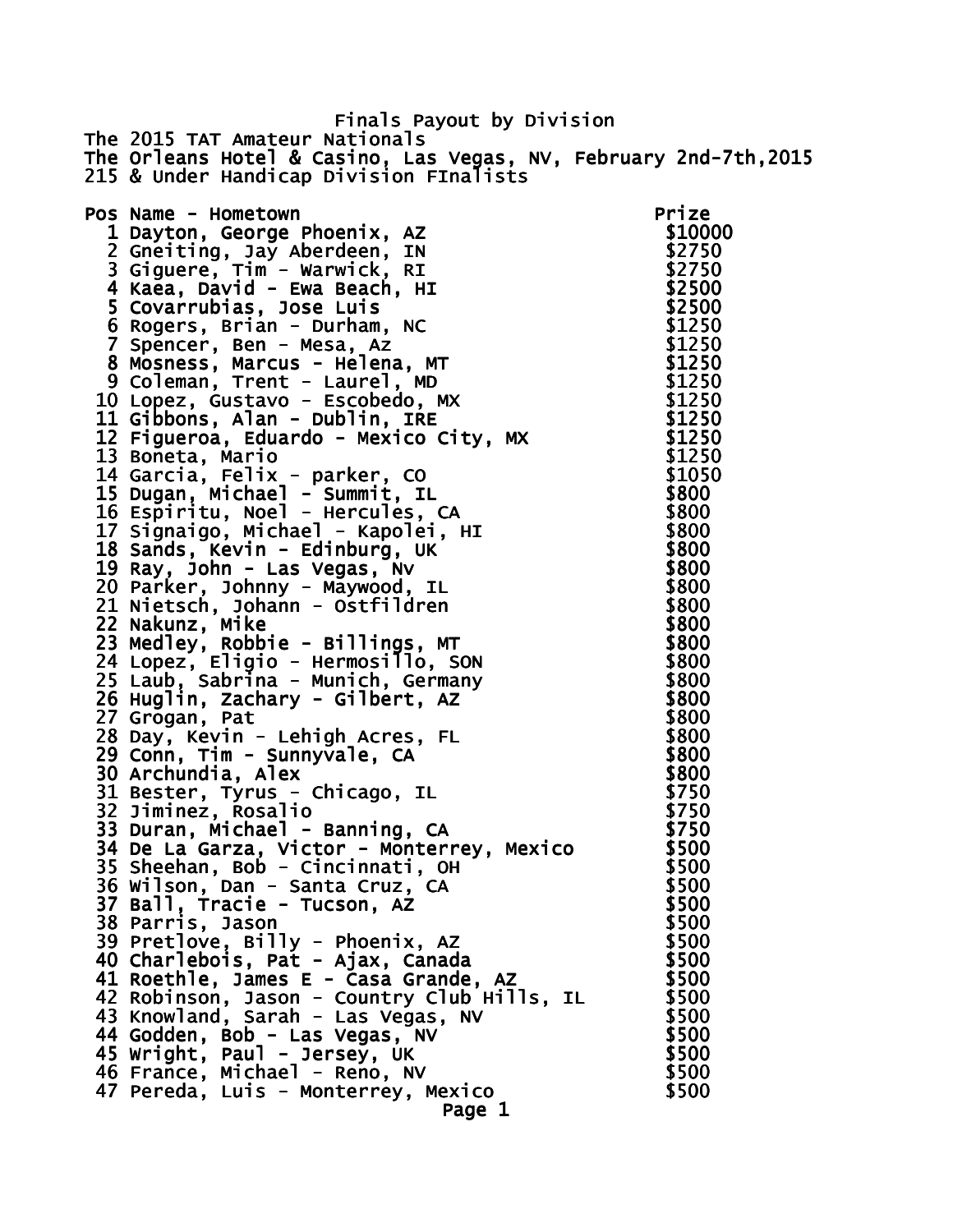| Finals Payout by Division                                                                                                                                                                                                                    |        |
|----------------------------------------------------------------------------------------------------------------------------------------------------------------------------------------------------------------------------------------------|--------|
| 48 Castro, Jerry - South San Fransisco, CA                                                                                                                                                                                                   | \$500  |
| 49 Ramirez, Andres                                                                                                                                                                                                                           | \$500  |
| 49 Raminez, Anares<br>50 Hobbs, Jerry Jr.<br>51 Harrington, Jordan - Eagle Mt, UT<br>52 Dumas, Jeffrey - Chicago, IL<br>52 Matuszewski, Frank - Lecanto, FL<br>54 Medrano, Ambrosio - Chicago, IL<br>5500<br>54 Medrano, Ambrosio - Chicago, |        |
|                                                                                                                                                                                                                                              |        |
|                                                                                                                                                                                                                                              |        |
|                                                                                                                                                                                                                                              |        |
|                                                                                                                                                                                                                                              |        |
|                                                                                                                                                                                                                                              |        |
|                                                                                                                                                                                                                                              |        |
|                                                                                                                                                                                                                                              |        |
|                                                                                                                                                                                                                                              |        |
|                                                                                                                                                                                                                                              |        |
|                                                                                                                                                                                                                                              |        |
|                                                                                                                                                                                                                                              |        |
| 61 Cottom, Brad - Dillon, MT<br>62 Davis, Jared - Wailuku, HI                                                                                                                                                                                | \$500  |
| 63 Felix-Rowbottom, Shawn - Lake Havasu, AZ                                                                                                                                                                                                  | \$500  |
| 64 Sanicolas, Sam                                                                                                                                                                                                                            | \$500  |
|                                                                                                                                                                                                                                              | \$500  |
| 65 Fournier, David - Oakley, CA<br>66 Strause, Shawna - Tucson, AZ                                                                                                                                                                           | \$500  |
| 67 Weston, Clay - Corning, CA                                                                                                                                                                                                                | \$500  |
| 68 Thompson, Tona - Redding, CA                                                                                                                                                                                                              | \$500  |
| 69 Davis, Robert - Wailuku, HI                                                                                                                                                                                                               | \$500  |
| 70 Salazar, Luis Mario                                                                                                                                                                                                                       | \$500  |
| 71 Carvalho Junior, Jose - Bresivia                                                                                                                                                                                                          | \$500  |
|                                                                                                                                                                                                                                              | \$500  |
| 73 Rubio, Emilio                                                                                                                                                                                                                             | \$500  |
| 74 Ilosvay, Robert - Phoenix, AZ                                                                                                                                                                                                             | \$500  |
| 75 Adler, Bud - Gold Canyon, AZ                                                                                                                                                                                                              | \$500  |
| The 2015 TAT Amateur Nationals<br>The Orleans Hotel & Casino, Las Vegas, NV, February 2nd-7th,2015                                                                                                                                           |        |
| 189 & Under Handicap Division Finalists                                                                                                                                                                                                      |        |
|                                                                                                                                                                                                                                              | Prize  |
| Pos Name - Hometown                                                                                                                                                                                                                          |        |
| 1 Carrick, Emory - Kapolei, HI                                                                                                                                                                                                               | \$6000 |
| 2 Lewis, Tyrone - Riverside                                                                                                                                                                                                                  | \$2500 |
|                                                                                                                                                                                                                                              | \$1250 |
| 3 Torres, Roberto - McAllen, TX<br>4 Bravo, Fernando - San Ysidro, CA<br>5 Manzo, Ignacio - Monterrey, Mexico                                                                                                                                | \$1250 |
|                                                                                                                                                                                                                                              | \$1250 |
| 6 Laguardia, Dominador                                                                                                                                                                                                                       | \$1250 |
| 7 Domingo, Arnel - San Francisco, CA                                                                                                                                                                                                         | \$1050 |
| 8 Sepulveda, Jaime                                                                                                                                                                                                                           | \$800  |
| 9 Russo, Mark - Waynesboro, PA                                                                                                                                                                                                               | \$800  |
| 10 Rossel, Francisco - Monterrey, Mexico                                                                                                                                                                                                     | \$800  |
| 11 Naylor, Mitchell - Clinton, NC                                                                                                                                                                                                            | \$800  |
| 12 Kahalekai, Kanale - Wailuku, HI                                                                                                                                                                                                           | \$800  |
| 13 Jensen, Jerry                                                                                                                                                                                                                             | \$800  |
|                                                                                                                                                                                                                                              | \$800  |
| 14 Gneiting, Josh - Aberdeen, ID<br>15 Gneiting, Jacob                                                                                                                                                                                       | \$800  |
| 16 Bartoszek, Thomas - Lenox, MI                                                                                                                                                                                                             | \$750  |
| 17 Mundy, Josh - Aptos, CA                                                                                                                                                                                                                   | \$750  |
| Page 2                                                                                                                                                                                                                                       |        |
|                                                                                                                                                                                                                                              |        |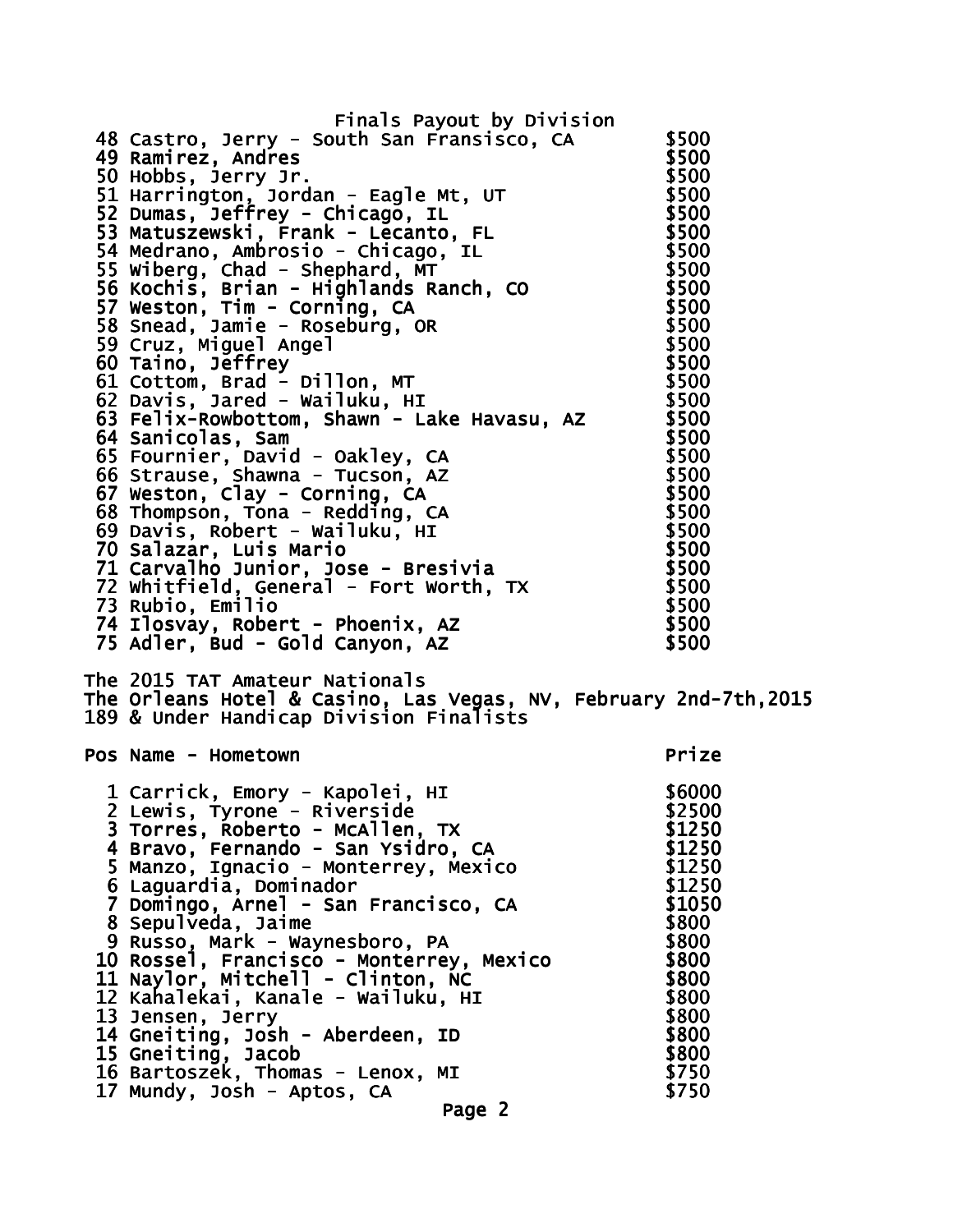| Finals Payout by Division                                                                                                                                                                                                                                                      |       |
|--------------------------------------------------------------------------------------------------------------------------------------------------------------------------------------------------------------------------------------------------------------------------------|-------|
| 18 Winther, Rick - Fairbanks, AK<br>18 winther, Rick - Fairbanks, AK<br>18 Winther, Rick - Fairbanks, AK<br>20 Murphy, Henry - Henderson, NY<br>21 Lewis, Bryant - Garland, TX<br>22 Reeder, Renard - Balltimore, MD<br>23 Casasola, Benjamin<br>24 Warner, Matthew - Upper Ma | \$500 |
|                                                                                                                                                                                                                                                                                |       |
|                                                                                                                                                                                                                                                                                |       |
|                                                                                                                                                                                                                                                                                |       |
|                                                                                                                                                                                                                                                                                |       |
|                                                                                                                                                                                                                                                                                |       |
|                                                                                                                                                                                                                                                                                |       |
|                                                                                                                                                                                                                                                                                |       |
|                                                                                                                                                                                                                                                                                |       |
|                                                                                                                                                                                                                                                                                |       |
|                                                                                                                                                                                                                                                                                |       |
|                                                                                                                                                                                                                                                                                |       |
|                                                                                                                                                                                                                                                                                |       |
|                                                                                                                                                                                                                                                                                |       |
|                                                                                                                                                                                                                                                                                |       |
|                                                                                                                                                                                                                                                                                |       |
|                                                                                                                                                                                                                                                                                |       |
| 36 Gneiting, Daniel                                                                                                                                                                                                                                                            | \$500 |
| 37 Vega, Guadalupe                                                                                                                                                                                                                                                             |       |
| $$500$<br>$$500$<br>38 Aguilar, Jose - Mexico City                                                                                                                                                                                                                             | \$500 |
|                                                                                                                                                                                                                                                                                |       |
| The 2015 TAT Amateur Nationals                                                                                                                                                                                                                                                 |       |
| The Orleans Hotel & Casino, Las Vegas, NV, February 2nd-7th, 2015                                                                                                                                                                                                              |       |
|                                                                                                                                                                                                                                                                                |       |
| 35 & Under Finalists                                                                                                                                                                                                                                                           |       |
|                                                                                                                                                                                                                                                                                |       |
| Pos Name - Hometown                                                                                                                                                                                                                                                            | Prize |
|                                                                                                                                                                                                                                                                                |       |
|                                                                                                                                                                                                                                                                                |       |
|                                                                                                                                                                                                                                                                                |       |
| L Coreman, Jasmine - Manteca, CA<br>2 Mertz, Derryck - Los Altos Hills, CA<br>3 Rosales, Raul<br>4 Herter                                                                                                                                                                      |       |
|                                                                                                                                                                                                                                                                                |       |
|                                                                                                                                                                                                                                                                                |       |
|                                                                                                                                                                                                                                                                                |       |
| 3 Rosales, Raul<br>4 Horton, Aaron - Chicago, IL<br>5 Taylor, Dylan (U) - Scottsdale, AZ<br>6 Rogers, Bryson - Durham, NC<br>7 Krol, David - Nixa, MO<br>7 Krol, David - Nixa, MO<br>1050<br>1050<br>7 Krol, David - Nixa, MO<br>8 Ziegler, Justin                             | \$800 |
| 9 Spencer, Craig - Phoenix, AZ                                                                                                                                                                                                                                                 | \$800 |
| 10 Patterson, Robbie - Maricopa, AZ                                                                                                                                                                                                                                            | \$800 |
| 11 Nadeau, Chase                                                                                                                                                                                                                                                               | \$800 |
| 12 Jellsey, Zack - Redlands, CA                                                                                                                                                                                                                                                | \$800 |
| 13 Dixson, Jeremy - Detroit, MI                                                                                                                                                                                                                                                | \$800 |
| 14 Albert, Mike - LITTLE RIVER, SC                                                                                                                                                                                                                                             | \$750 |
| 15 Sellers, Ricky - Bunnell, FL                                                                                                                                                                                                                                                | \$500 |
| 16 Traylor, Eric                                                                                                                                                                                                                                                               | \$500 |
| 17 Khuu, Danny - Brockton, MA                                                                                                                                                                                                                                                  | \$500 |
| 18 Poulter, Michael - Springboro, OH                                                                                                                                                                                                                                           | \$500 |
| 19 Hewitt, Travis - Fremont, CA                                                                                                                                                                                                                                                | \$500 |
| 20 Reid, Shane (U) - Enfield, CT                                                                                                                                                                                                                                               | \$500 |
| 21 Martinez, Gabriel                                                                                                                                                                                                                                                           | \$500 |
| 22 Jordan, James - Lowell, MA                                                                                                                                                                                                                                                  | \$500 |
| 23 West, Brian - Palm Coast, FL<br>Page 3                                                                                                                                                                                                                                      | \$500 |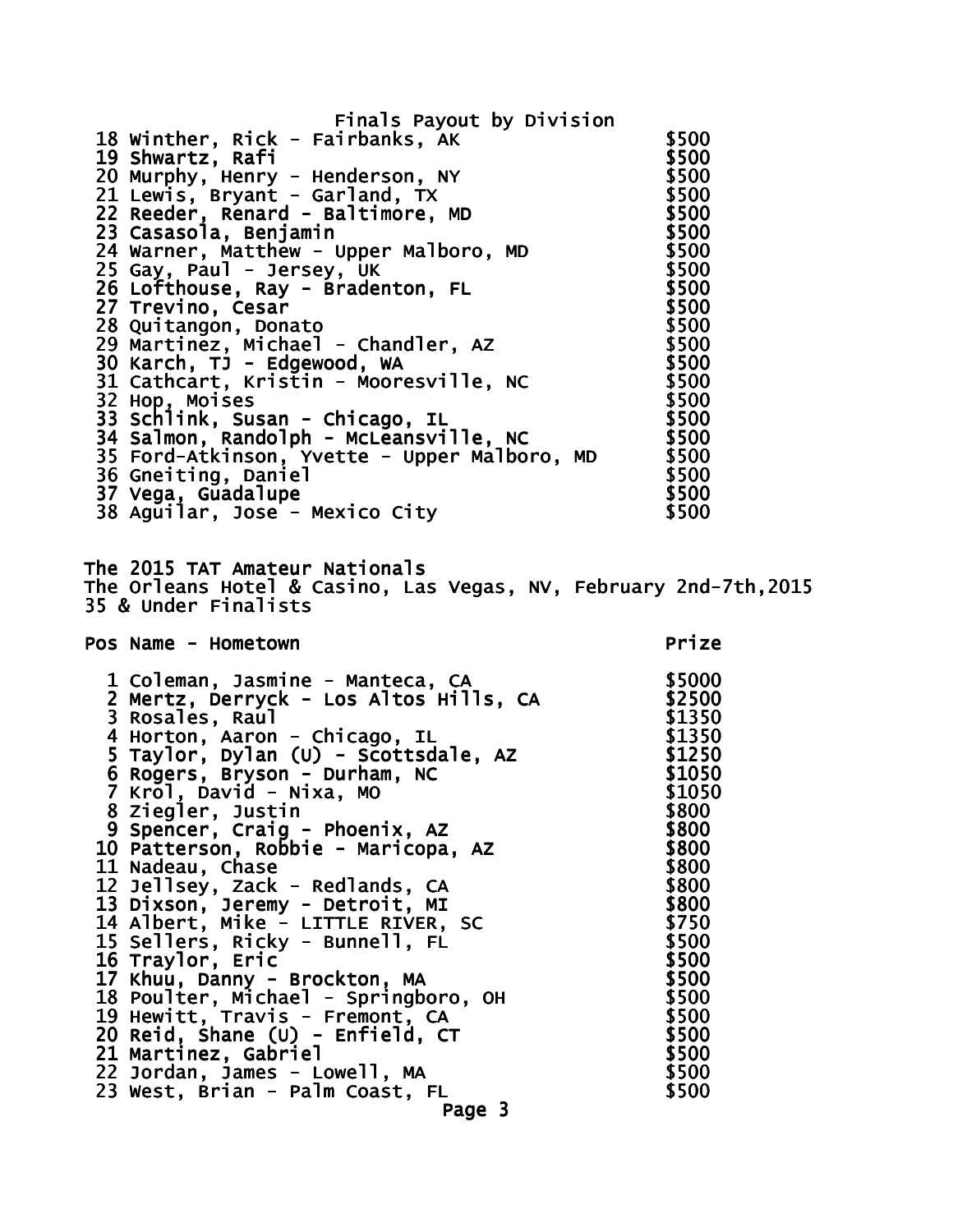| Finals Payout by Division<br>24 Arena, Ronnie - E. Meadow, NY<br>24 Arena, Ronnie – E. Meadow, NY<br>25 Moran, Matthew (U) – Union City, CA<br>26 Ruiz, Jezreel – Monterrey, Mexico<br>27 Kreins, Ben – Statesville, NC<br>28 Patnode, Lane (U) – Santa Fe, NM<br>29 Trzcinski, Jon – Lake Wales, FL<br>30                                                                                                                                                                                                                                                                                                                                                                                                                                                                                                                                                                                                                                                                                                                                                                                                                                                                                                                                                                                                                                                                 | \$500                                                                                                                                                             |
|----------------------------------------------------------------------------------------------------------------------------------------------------------------------------------------------------------------------------------------------------------------------------------------------------------------------------------------------------------------------------------------------------------------------------------------------------------------------------------------------------------------------------------------------------------------------------------------------------------------------------------------------------------------------------------------------------------------------------------------------------------------------------------------------------------------------------------------------------------------------------------------------------------------------------------------------------------------------------------------------------------------------------------------------------------------------------------------------------------------------------------------------------------------------------------------------------------------------------------------------------------------------------------------------------------------------------------------------------------------------------|-------------------------------------------------------------------------------------------------------------------------------------------------------------------|
| The 2015 TAT Amateur Nationals<br>The Orleans Hotel & Casino, Las Vegas, NV, February 2nd-7th, 2015<br>36-54 Middle Division Finalists                                                                                                                                                                                                                                                                                                                                                                                                                                                                                                                                                                                                                                                                                                                                                                                                                                                                                                                                                                                                                                                                                                                                                                                                                                     |                                                                                                                                                                   |
| Pos Name - Hometown<br>9 Mame - Hometown<br>1 Gagnon, Kevin - Norco, CA (Rohrer, Terry 1920000)<br>2 Rohrer, Terry (Rohrer, Terry 192500)<br>3 Hill, Tim - Roseville, CA (Rohrer, 192500)<br>4 Maiseroulle, Tim (M) - Buford, GA (Rohrer, 19250)<br>5 Hara, Ric<br>2 Rohrer, Terry<br>5 Hara, Rick<br>6 Fujimoto, Kyle (M) - N. Las Vegas, NV \$1250<br>7 Burns, Dwight (M) - Tucson, AZ \$1250<br>8 Sagers, Michael (M) - West Bountiful, UT \$1050<br>8 Sagers, Michael (M) - West Bountiful, UT \$1050<br>9 Hough, John - Naples, FL<br>9 Hough, John - Naples, FL<br>10 Wilt, Jason - San Diego, CA<br>11 Russo, Frank - Guam<br>12 Rees, Clay - Riverton, UT<br>13 Rakoski, John S800<br>14 Klein, Ross - Glen Cove, NY<br>15 Keough, Mike - Stockton, CA<br>15 Keough, Mike - Sto<br>20 Climer, Matt - Columbus, OH<br>21 Woodward, Tony (M) - helena, MT<br>22 Shaffer, Harry - Butte, MT<br>23 Henderson, Ricky - Baltimore, MD<br>24 Krafft, James - Anchorage, AK<br>25 Mazulla, Mark (M) - Brentwood, CA<br>26 Satterlee, Jason - Maricopa, AZ<br>27 Himes, Jeff (M) - Concord, NC<br>28 Kurlan, David - Irving, TX<br>29 DeMatte, Brian - Tucson, AZ<br>30 Case, Ron - Oakley, CA<br>31 Killough, Dennis (M) - Indian Trail, NC<br>32 Wallace, Brian<br>33 Espriu, Felipe - Marana, AZ<br>34 Dennis, Brian - Creedmoor, NC<br>35 Nedry, William - Chandler, AZ | \$20000<br>\$1250<br>\$750<br>\$500<br>\$500<br>\$500<br>\$500<br>\$500<br>\$500<br>\$500<br>\$500<br>\$500<br>\$500<br>\$500<br>\$500<br>\$500<br>\$500<br>\$500 |
| 36 Guinn, Curt - Hodges, SC<br>Page 4                                                                                                                                                                                                                                                                                                                                                                                                                                                                                                                                                                                                                                                                                                                                                                                                                                                                                                                                                                                                                                                                                                                                                                                                                                                                                                                                      | \$500                                                                                                                                                             |